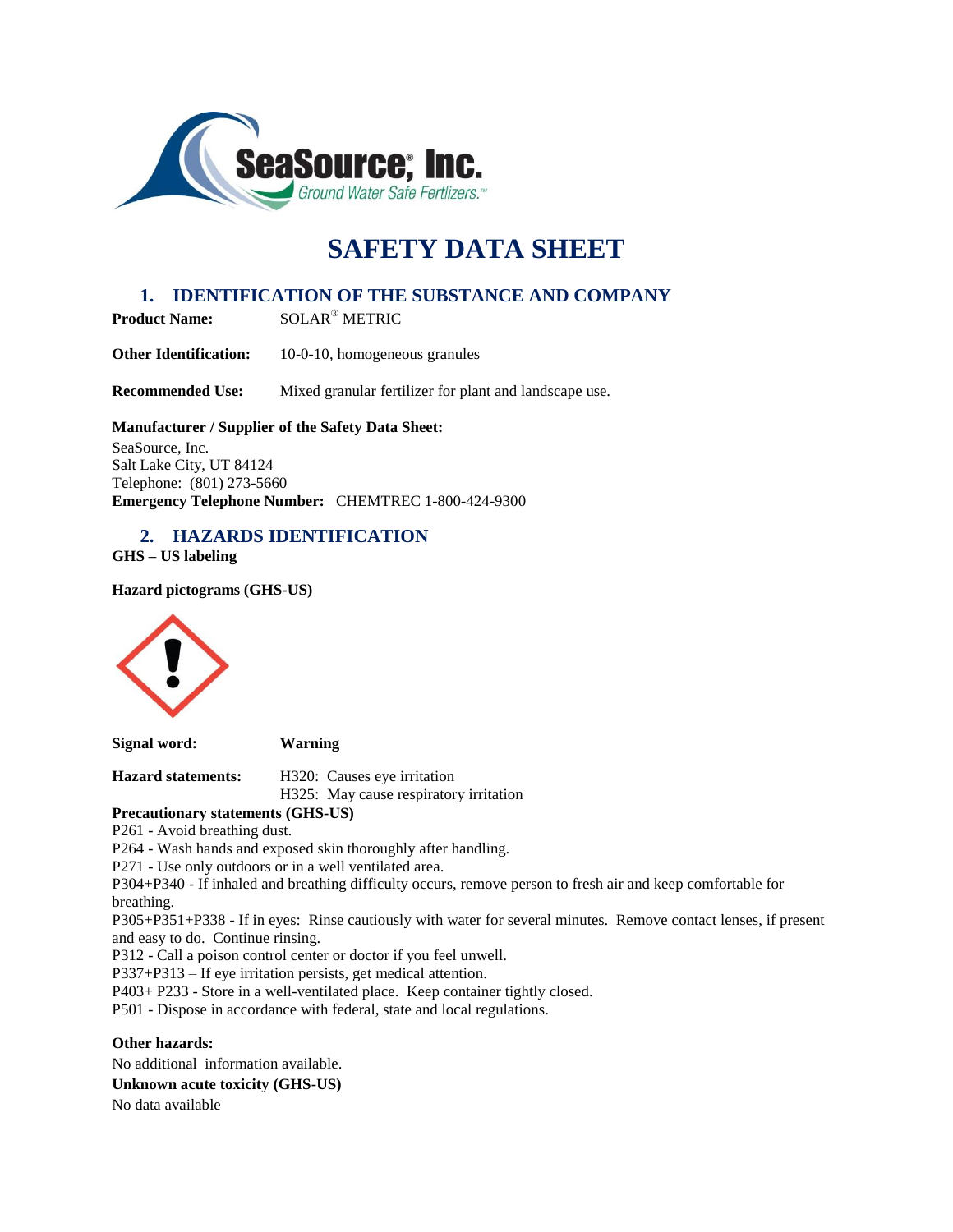#### **3. COMPOSITION/INFORMATION ON INGREDIENTS**

| <b>CHEMICAL NAME:</b>  | <b>CAS</b> number: | $\frac{6}{9}$               |
|------------------------|--------------------|-----------------------------|
| Limestone              | $471 - 34 - 1$     | 38                          |
| Sulfate of Potash      | 7778-80-5          | 19                          |
| Urea-Form              | $9011 - 05 - 6$    | 16                          |
| Leonardite             | 129521-66-0        | 14                          |
| Urea                   | $57-13-6$          | 8                           |
| Iron Oxide Saccharated | 8047-67-4          | $\mathcal{D}_{\mathcal{L}}$ |
| Manganese Sulfate      | 7785-87-7          | .16                         |
| Zinc Sulfate           | 7446-20-0          | .16                         |

Additional Ingredients not classified, physical hazard or health hazard: Fermented Kelp 84775-78-0 Soy Protein 9010-10-0 Molasses 68476-78-8

SOLAR® Aerator Signaling Molecules

# **4. FIRST AID MEASURES**

**Inhalation:** Move to fresh air. Allow the person to rest. Call a physician if symptoms develop.

**Skin Contact:** Remove affected clothing and wash all exposed skin areas with mild soap and water, followed by a warm water rinse.

**Eye Contact:** Rise eyes cautiously with water for several minutes. Remove contact lenses, if present and easy to do. Continue rinsing. Contact a physician if discomfort or irritation persists.

**Ingestion:** Rise mouth. Drink plenty of water. Do not induce vomiting. If you feel unwell, seek medical attention. **Most important symptoms and effects, both acute and delayed:** Nuisance dust irritation may occur with nasal discomfort.

**Indication of any immediate medical attention and special treatment needed:** Treat symptoms. Consult a physician if discomfort or irritation persists.

# **5. FIRE FIGHTING MEASURES**

**Suitable extinguishing media:** Use extinguishing media suitable to local circumstances and the surrounding environment. Options include water, CO2, dry powder or foam.

**Unsuitable extinguishing media:** Do not use a heavy water jet stream.

**Specific hazards arising from the substance:** In the event of fire, do not breathe fumes.

**Firefighting instructions:** Use standard firefighting procedures and consider the hazards of other involved materials. Do not enter fire area without proper protective equipment, including respiratory protection. **General fire hazards:** No unusual or explosion hazards noted.

# **6. ACCIDENTAL RELEASE MEASURES**

**Personal precautions, protective equipment and emergency procedures:** Keep unnecessary personnel away. Use dust mask and gloves as needed or other reasonable personal protective equipment as required to prevent contact with eyes or skin. Remove ignition sources prior to clean-up. Ensure adequate ventilation.

**Environmental precautions:** Prevent entry to sewers and public waters. Inform appropriate supervisory personnel of all environmental releases.

**Methods and material for containment and clean-up:** Use reasonable personal protective equipment as required to avoid breathing dust. Sweep into suitable containers. Minimize generation of dust.

# **7. HANDLING AND STORAGE**

**Precautions for safe handling:** Ensure adequate ventilation, especially in confined areas. Use personal protective equipment as required to avoid breathing products dusts and to prevent eye contact. Wash hands and other exposed areas with mild soap and water before eating, drinking or smoking and when leaving work.

**Conditions for safe storage, including any incompatibilities:** Keep containers tightly closed in a cool, wellventilated area. Keep out of the reach of children. Store away from strong acids or other reactive substances.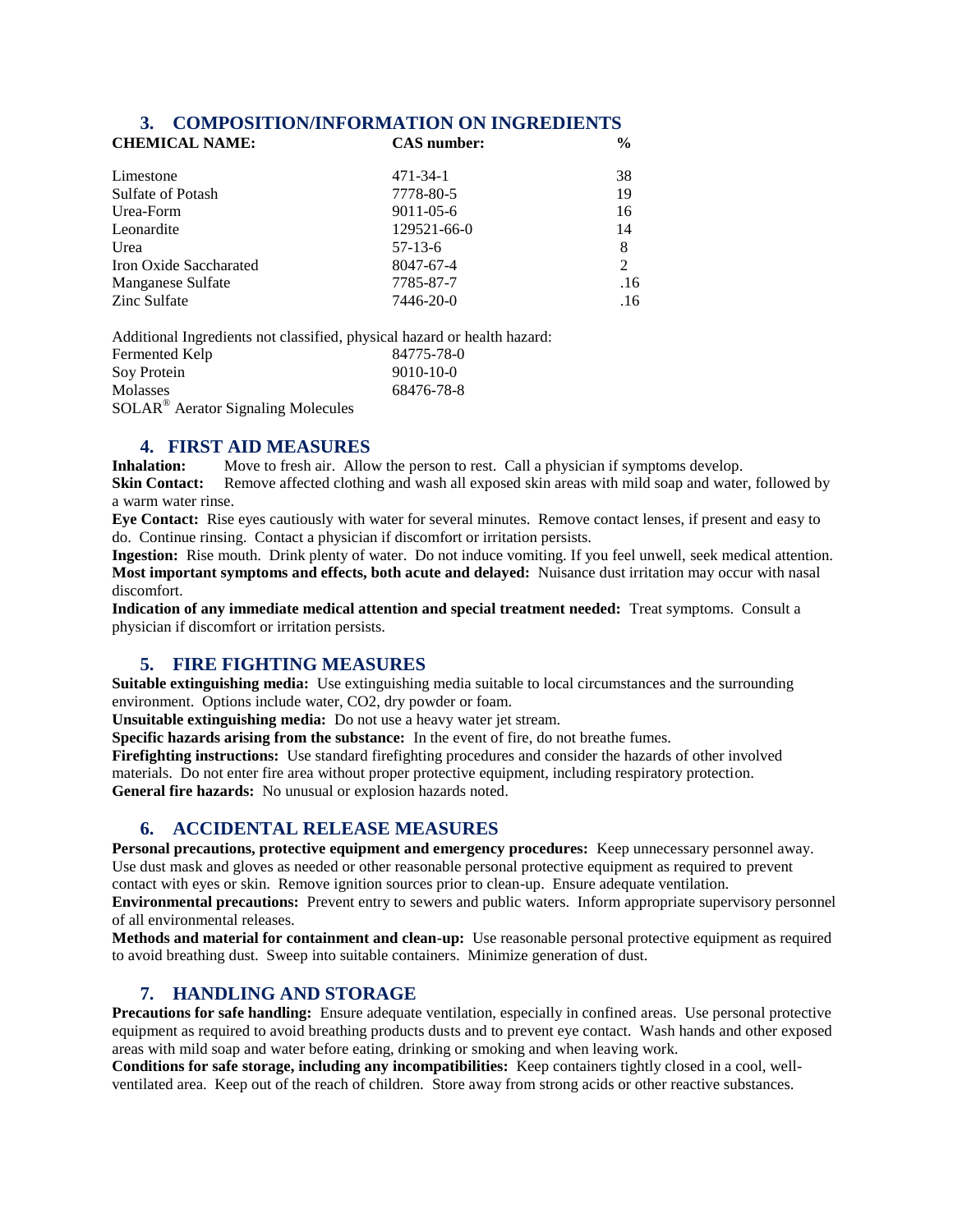# **8. EXPOSURE CONTROLS / PERSONAL PROTECTION**

#### **Exposure Controls**

| <b>Exposure</b> Controls      |                                    |                                             |
|-------------------------------|------------------------------------|---------------------------------------------|
|                               | <b>OSHA PEL</b>                    | <b>ACGIH TLV</b>                            |
| Urea $(57-13-6)$              | $15 \text{ mg/m}^3$ (particulate)  | 10 mg/m <sup>3</sup> (inhalable fraction)   |
|                               | $5 \text{ mg/m}^3$ (respirable)    | $3$ mg/m <sup>3</sup> (respirable fraction) |
| Urea-Form (9011-05-6)         | $15 \text{ mg/m}^3$ (particulate)  | 10 mg/m <sup>3</sup> (inhalable fraction)   |
|                               | $5 \text{ mg/m}^3$ (respirable)    | $3$ mg/m <sup>3</sup> (respirable fraction) |
| Sulfate of Potash (7778-80-5) | 15 mg/m <sup>3</sup> (particulate) | 10 mg/m <sup>3</sup> (inhalable fraction)   |
|                               | $5 \text{ mg/m}^3$ (respirable)    | $3$ mg/m <sup>3</sup> (respirable fraction) |
| Limestone $(471-34-1)$        | $15 \text{ mg/m}^3$ (particulate)  | 10 mg/m <sup>3</sup> (inhalable fraction)   |
|                               | $5 \text{ mg/m}^3$ (respirable)    | $3$ mg/m <sup>3</sup> (respirable fraction) |
| Iron Oxide Saccharated        |                                    |                                             |
| $(8047-67-4)$                 | $10 \text{ mg/m}^3$ (particulate)  |                                             |
|                               | $5 \text{ mg/m}^3$ (respirable)    | 5 mg/m <sup>3</sup> (respirable fraction)   |
| Leonardite (129521-66-0)      | 15 mg/m <sup>3</sup> (particulate) | 10 mg/m <sup>3</sup> (inhalable fraction)   |
|                               | $5 \text{ mg/m}^3$ (respirable)    | $3$ mg/m <sup>3</sup> (respirable fraction) |
| Manganese Sulfate (7785-87-7) | 5 mg/m <sup>3</sup> (particulate)  | 5 mg/m <sup>3</sup> (inhalable fraction)    |
|                               | $5 \text{ mg/m}^3$ (respirable)    | 1 mg/m <sup>3</sup> (respirable fraction)   |
| Zinc Sulfate $(7446-20-0)$    | None listed                        | None listed                                 |
|                               |                                    |                                             |

#### **Individual Protection Measures**

**Eye protection:** Wear safety glass or goggles if eye contact is likely.

**Hand protection:** Wear protective gloves.

**Respiratory protection:** Wear appropriate mask.

**General Hygiene:** Do not eat, drink or smoke during use. Always observe good personal hygiene measures, such as washing hands after handling. Routinely wash work clothing and protective equipment to remove contaminants.

# **9. PHYSICAL AND CHEMICAL PROPERTIES**

| Physical state               | Solid                               |
|------------------------------|-------------------------------------|
| Appearance                   | Granules                            |
| Color                        | Dark brown                          |
| Odor                         | Slight                              |
| Odor Threshold               | Not available                       |
| pH                           | Not applicable                      |
| Melting point/freezing point | Not applicable                      |
| Boiling point/boiling range  | Not applicable                      |
| Flash point                  | Not available                       |
| Evaporation rate             | Not applicable                      |
| Flammability (solid, gas)    | Not applicable                      |
| Flammability limit in air    |                                     |
| Upper flammability limit     | Not available                       |
| Lower flammability limit     | Not available                       |
| Explosive limits             | Not available                       |
| Vapor Pressure               | Not available                       |
| Vapor density                | Not available                       |
| Relative density             | Not available                       |
| Density                      | 53 lbs per square foot              |
| Specific gravity             | Not available                       |
| Solubility                   | Partially soluble in soil and water |
| Viscosity                    | Not available                       |
| Auto-ignition temperature    | Not available                       |
| Decomposition temperature    | Not available                       |
| Oxidizing properties         | Not available                       |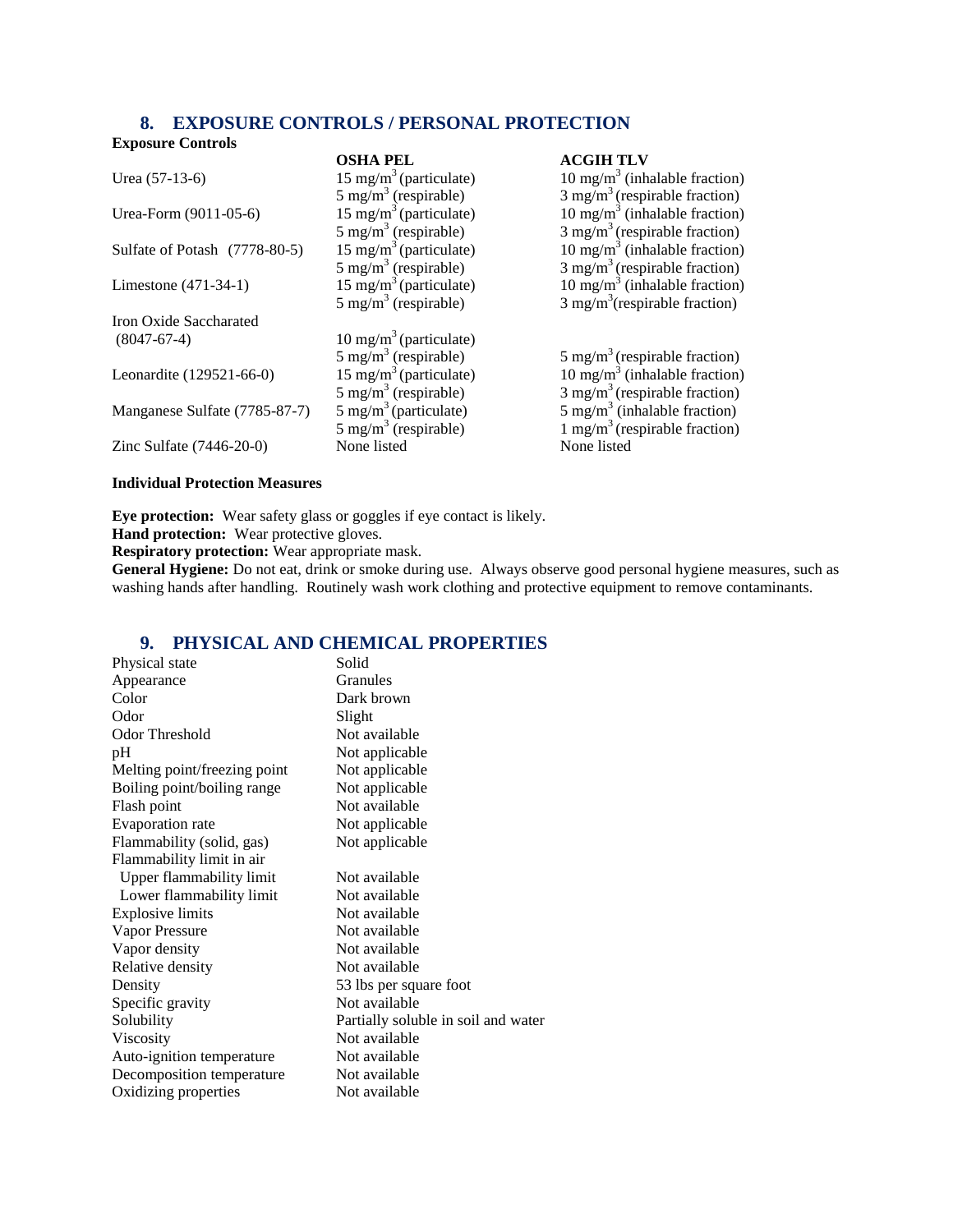#### **10. STABILITY AND REACTIVITY**

**Reactivity:** The product is stable and non-reactive under normal conditions of use, storage and transport.

**Chemical stability:** Stable under normal conditions.

**Possibility of hazardous reactions:** No dangerous reaction known under conditions of normal use.

**Conditions to avoid:** Extremely high temperatures.

**Incompatible materials:** Strong oxidizing agents.

**Hazardous decomposition products:** No hazardous decomposition products are known.

# **11. TOXICOLOGICAL INFORMATION**

| Acute toxicity: Not classified        |                                   |                            |
|---------------------------------------|-----------------------------------|----------------------------|
|                                       | LD50 Rat Oral                     | <b>LD50 Rat Dermal</b>     |
| Urea $(57-13-6)$                      | $8471 \text{ mg/kg}$              | $8200$ mg/kg               |
| Urea-Form (9011-05-6)<br>Formaldehyde | $200 \frac{\text{mg}}{\text{kg}}$ |                            |
| <b>Sulfate of Potash</b> (7778-80-5)  | $6600$ mg/kg                      | 9400 mg/kg (Rabbit Dermal) |
| <b>Limestone</b> (471-34-1)           | $6450$ mg/kg                      |                            |
| Iron Oxide Saccharated (8047-67-4)    | N/A                               |                            |
| <b>Leonardite</b> (129521-66-0)       |                                   | $0.536$ mg/kg              |
| Manganese Sulfate (7785-87-7)         | $2150 \text{ mg/kg}$              | Not listed                 |
| Zinc Sulfate $(7446-20-0)$            | $1260 \text{ mg/kg}$              | Not listed                 |

**Routes of exposure:** Ingestion, eyes (contact), skin (contact), dust inhalation.

Skin corrosion/irritation: Prolonged skin contact may cause temporary irritation. Serious eye damage/eye irritation: Causes eye irritation. Respiratory or skin sensitization: Not classified Germ cell mutagenicity: Not classified Carcinogenicity: Not classified. Reproductive toxicity: This product is not expected to cause reproductive or developmental effects. Specific target organ toxicity (single exposure): Not classified. Specific target organ toxicity (repeated exposure): Not classified. Aspiration hazard: Not classified. Potential adverse human health effects and and symptoms: Based on available data, the classification criteria are not met.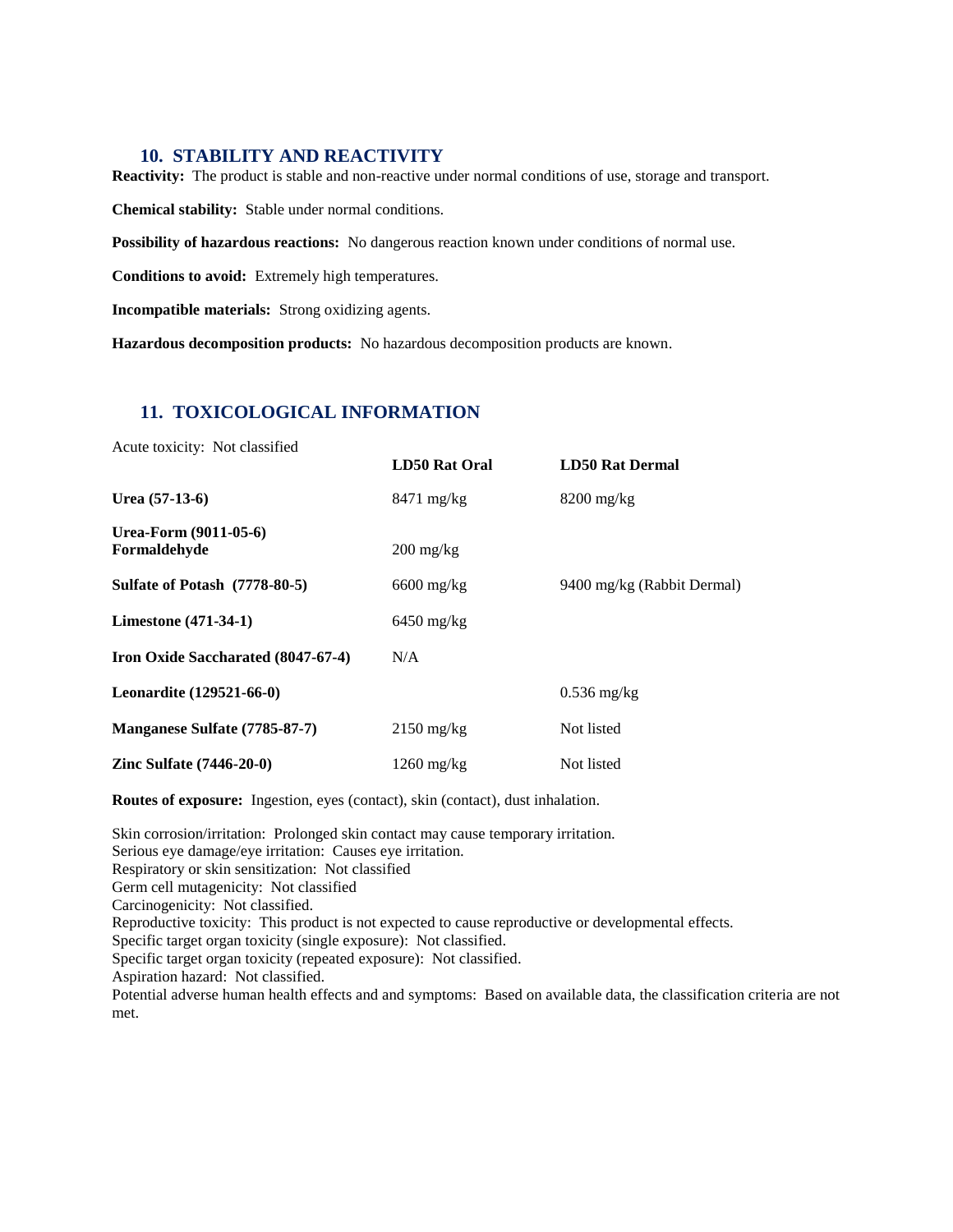# **12. ECOLOGICAL INFORMATION**

**Ecotoxicity:** Fertilizers may be harmful to aquatic life with short term effects, causing algal bloom and increased BOD, depending on the amount released.

**Persistence and degradability:** Not established

**Bioaccumulation:** Not expected to bioaccumulate based on composition.

**Mobility in soil:** No additional information available.

**Other adverse effects:** No other adverse environmental effects (e.g. ozone depletions, photochemical ozone creation potential, endocrine disruption, global warming potential) are expected from this component.

#### **13. DISPOSAL CONSIDERATIONS**

**Disposal of wastes:** This product is a non-hazardous waste material suitable for approved solid waste landfills. Dispose in a safe manner in accordance with local and national regulations.

**Hazardous waste code:** No EPA Waste Numbers are applicable for this product's components. The waste code should be assigned in discussion between the user, the producer and the waste disposal company.

**Waste from residues/unused products:** Dispose of in accordance with local regulations.

**Contaminated packaging:** Since emptied containers may retain product residue, follow label warning even after container is emptied.

#### **14. TRANSPORT INFORMATION**

**DOT:** Not regulated as dangerous goods.

**IATA:** Not regulated as dangerous goods.

**IMDG:** Not regulated as dangerous goods.

**Transport in bulk according to Annex II of MARPOL 73/78 and the IBC Code:** Not established.

#### **15. REGULATORY INFORMATION**

**TSCA (USA):** Complies.

**General Product Information:** This product is not federally regulated as a hazardous material.

**CERCLA Hazardous Substance List (40 CFR 302.4):** Not listed.

**SARA 304 Emergency release notification:** Not regulated.

**OSHA Specifically Regulated Substances (29 CFR 1910.1001-1050):** Not listed.

**Superfund Amendments and Reauthorization Act of 1986 (SARA):** This product contains no chemicals which are subject to the reporting requirements of the Act and Title 40 of the Code of Federal regulations, Part 372. **SARA 311/312 Hazardous chemical:** No

#### **Other Federal regulations**

**Clean Air Act:** No information available.

**Clean Water Act:** This product does not contain any substances regulated as pollutants pursuant to the Clean Water Act (40 CFR 122.21 and 40 CFR 122.42).

**Safe Drinking water Act (SDWA):** Not regulated.

**US state regulations – general:** This product is not regulated by any State as a hazardous material.

**US. California Controlled Substances. CA Department of Justice (California Health and Safety Code Section 11100):** Not listed.

**US. California Proposition 65:** California Safe Drinking Water and Toxic Enforcement Act of 1986: This material is not known to contain any chemicals currently listed as carcinogens or reproductive toxins.